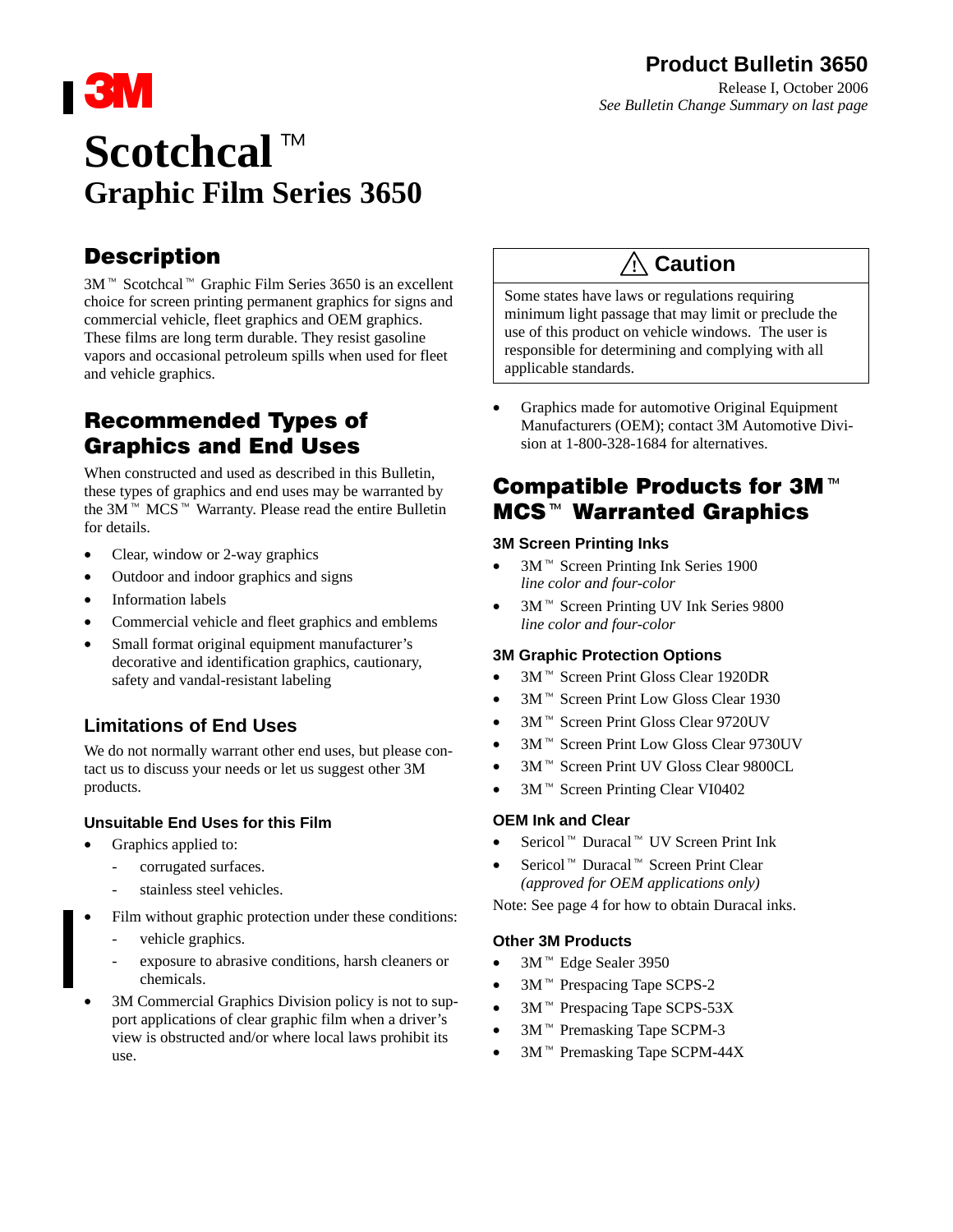### Characteristics

All values given are typical for unprocessed film unless noted otherwise and are not for use in specifications. Processing film may change certain values. Please contact the Technical Service helpline at 1-800-328-3908 if you need more detailed information.

#### **Physical Characteristics**

| <b>Characteristic</b>                     | <b>Description</b>                                                                                                                                                                                                                                                    |                                           |  |
|-------------------------------------------|-----------------------------------------------------------------------------------------------------------------------------------------------------------------------------------------------------------------------------------------------------------------------|-------------------------------------------|--|
| Material                                  | Vinyl                                                                                                                                                                                                                                                                 |                                           |  |
| Color                                     | 3650-10<br>3650-12<br>3650-114                                                                                                                                                                                                                                        | white<br>black<br>clear                   |  |
| <b>Thickness</b>                          | Without adhesive: $2 \text{ miles } (0.05 \text{ mm})$                                                                                                                                                                                                                |                                           |  |
|                                           | With adhesive: $3$ to $4$ mils (0.08 to<br>$0.10$ mm $)$                                                                                                                                                                                                              |                                           |  |
| Adhesive type                             | Pressure sensitive                                                                                                                                                                                                                                                    |                                           |  |
| Adhesive color                            | 3650-10<br>3650-12<br>3650-114                                                                                                                                                                                                                                        | gray-pigmented<br>gray-pigmented<br>clear |  |
| Liner                                     | Polyethylene-coated layflat                                                                                                                                                                                                                                           |                                           |  |
| Tensile strength<br>(minimum)             | 5.5 pounds/inch at 73°F<br>$(0.9 \text{ kg/cm at } 23^{\circ}\text{C})$                                                                                                                                                                                               |                                           |  |
| Adhesion<br>24 hours after<br>application | ABS:<br>5 pounds/inch $(0.9 \text{ kg/cm})$<br>Acrylic enamel:<br>5 pounds/inch (0.9 kg/cm)<br>Aluminum, anodized:<br>6 pounds/inch $(01.1 \text{ kg/cm})$<br>Chrome:<br>5 pounds/inch (0.9 kg/cm)<br><b>Fruehauf prepainted panels:</b><br>4 pounds/inch (0.7 kg/cm) |                                           |  |
| Chemical<br>resistance                    | salts.                                                                                                                                                                                                                                                                | Resists mild acids, mild alkalis, and     |  |
|                                           | Excellent resistance to water<br>(this does not include immersion)                                                                                                                                                                                                    |                                           |  |

#### **Application Characteristics**

| <b>Characteristic</b>                             | <b>Description</b>                                                                                                           |
|---------------------------------------------------|------------------------------------------------------------------------------------------------------------------------------|
| Finished graphic<br>application<br>recommendation | <b>Surface type:</b><br>Flat, with and without rivets                                                                        |
|                                                   | Substrate type:<br>Glass, metal, paint, fiberglass<br>reinforced plastic, rigid plastic                                      |
|                                                   | <b>Application temperature:</b><br>50 $^{\circ}$ to 100 $^{\circ}$ F (10 $^{\circ}$ to 38 $^{\circ}$ C)<br>air and substrate |
| Applied film<br>shrinkage                         | $0.015$ inch $(0.4$ mm)                                                                                                      |
| Finished graphic<br>exposure<br>temperature       | $-65^{\circ}$ to $+160^{\circ}$ F ( $-54^{\circ}$ to $+70^{\circ}$ C)                                                        |
| Graphic removal                                   | Permanent                                                                                                                    |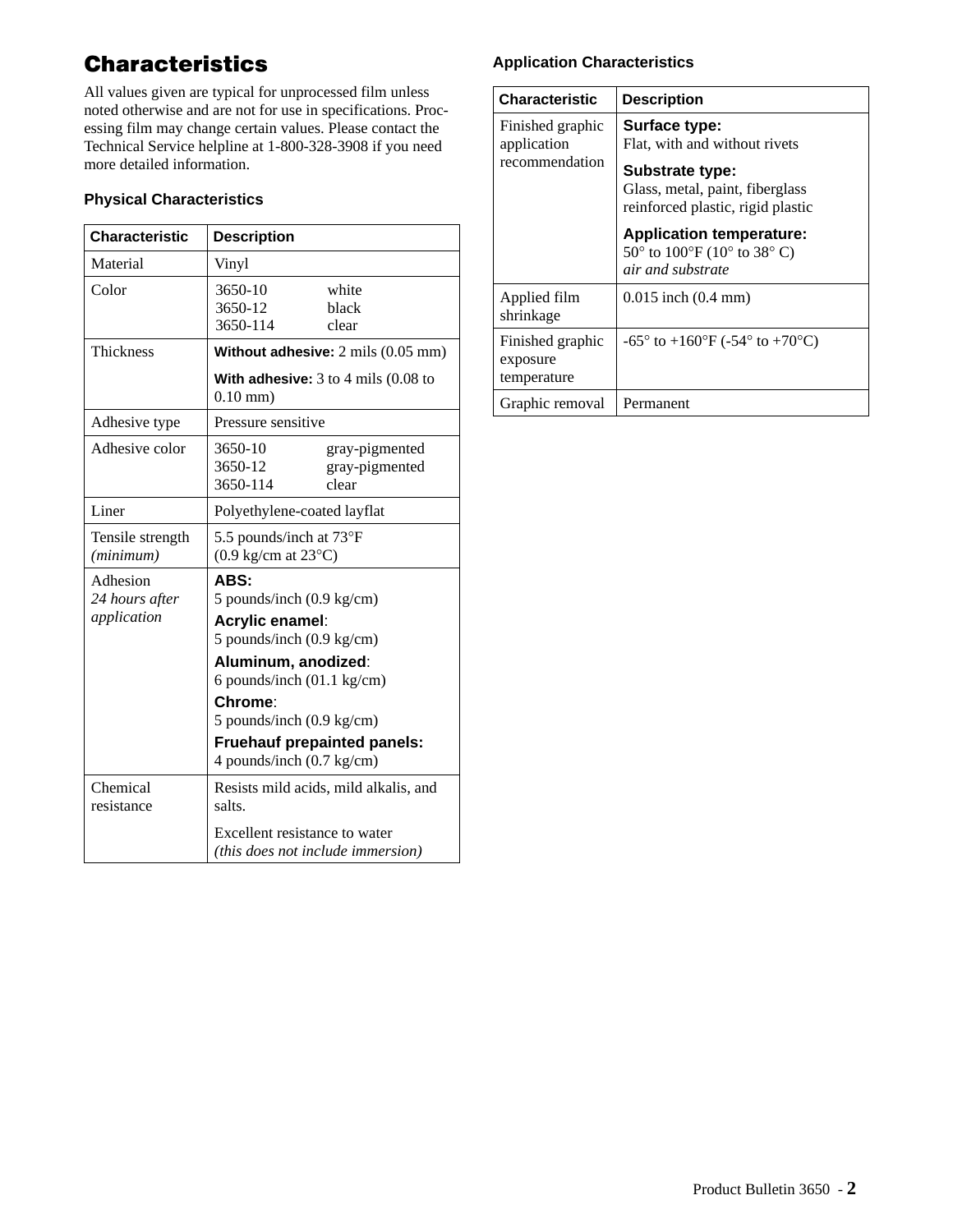### Warranty Information

See the 3M Graphics Center Warranty Brochure for the complete warranty and remedy details. The warranty given in the Product Bulletin that is current at the time you purchased the film is the one that 3M will honor.

# Product Bulletin that is current<br>**3M™ MCS™ Warranty**

*for Finished Graphics*

| Warranted Durability for Graphic Constructions in a Vertical Exposure |                             |                          |                                  |                   |                          |                          |                            |                             |                                  |                          |                          |                          |
|-----------------------------------------------------------------------|-----------------------------|--------------------------|----------------------------------|-------------------|--------------------------|--------------------------|----------------------------|-----------------------------|----------------------------------|--------------------------|--------------------------|--------------------------|
|                                                                       | <b>Unprinted</b>            |                          | Ink Series 1900                  |                   | Ink Series 9800          |                          | Ink Series 9800 Metallic   |                             |                                  |                          |                          |                          |
| Warranties<br>shown in<br>years                                       | Fleet<br>Vehicle            | OEM                      | Signs                            | Fleet<br>Vehicle  | OEM                      | Signs                    | Fleet<br>Vehicle           | OEM                         | Signs                            | Fleet<br>Vehicle         | OEM                      | Signs                    |
| <b>Graphic</b><br><b>Protection</b>                                   | Film Colors 3650-10 and 12  |                          |                                  |                   |                          |                          |                            |                             |                                  |                          |                          |                          |
| 1920DR                                                                | $\qquad \qquad -$           | $\overline{\phantom{0}}$ | -                                | 5                 | 5                        | 5                        | $\qquad \qquad -$          | $\qquad \qquad -$           | $\qquad \qquad -$                | $\overline{\phantom{0}}$ | $\overline{\phantom{0}}$ | $\overline{\phantom{0}}$ |
| 1930                                                                  | —                           | $\overline{\phantom{0}}$ | -                                | 2                 | 2                        | 2                        | $\qquad \qquad -$          | $\overline{\phantom{0}}$    | $\qquad \qquad -$                |                          | $\overline{\phantom{0}}$ | $\overline{\phantom{0}}$ |
| V10402                                                                | $\qquad \qquad -$           | $\overline{\phantom{0}}$ | -                                | 6                 | 5                        | 6                        | $\qquad \qquad -$          | $\qquad \qquad -$           | $\qquad \qquad -$                | $\overline{\phantom{m}}$ | $\overline{\phantom{m}}$ | $\qquad \qquad$          |
| 9720UV                                                                | $-$                         | -                        | -                                | 6                 | 5                        | 6                        | $\overline{7}$             | 5                           | $\overline{7}$                   | $\overline{7}$           | 5                        | $\overline{7}$           |
| 9730UV                                                                | $-$                         | $-$                      | $\qquad \qquad -$                | 3                 | 3                        | 3                        | 3                          | 3                           | 3                                | $\overline{\phantom{0}}$ | $\overline{\phantom{0}}$ |                          |
| 9800CL                                                                | $\qquad \qquad -$           | -                        | -                                | $\qquad \qquad -$ | $\overline{\phantom{0}}$ | $\overline{\phantom{m}}$ | 5                          | 5                           | 5                                | 5                        | 5                        | 5                        |
| None<br>$3650 - 10$<br>3650-12                                        | $\bf 8$<br>$\overline{7}$   | 5<br>5                   | $\overline{7}$<br>$\overline{7}$ |                   |                          |                          | $\mathbf 0$<br>$\mathbf 0$ | $\mathbf 0$<br>$\mathbf{0}$ | $\overline{2}$<br>$\overline{2}$ |                          |                          |                          |
|                                                                       | <b>Film Colors</b> 3650-114 |                          |                                  |                   |                          |                          |                            |                             |                                  |                          |                          |                          |
| 1920DR                                                                | $-$                         | -                        | -                                | 5                 | 5                        | 5                        | $\qquad \qquad -$          | $\qquad \qquad -$           | $\qquad \qquad -$                | $\overline{\phantom{m}}$ | $\qquad \qquad -$        | $\overline{\phantom{0}}$ |
| 1930                                                                  | $-$                         | -                        | -                                | 2                 | 2                        | $\overline{2}$           | $\qquad \qquad -$          | $\qquad \qquad -$           | $\qquad \qquad -$                | $\overline{\phantom{m}}$ | $\overline{\phantom{m}}$ | $\qquad \qquad -$        |
| V10402                                                                | $-$                         | -                        | $-$                              | 5                 | 5                        | 5                        | $\qquad \qquad -$          | $\qquad \qquad -$           | $\qquad \qquad -$                | $\overline{\phantom{m}}$ | $\overline{\phantom{m}}$ | $\qquad \qquad -$        |
| 9720UV                                                                | $-$                         | -                        | -                                | 5                 | 5                        | 5                        | 5                          | 5                           | 5                                | 5                        | 5                        | 5                        |
| 9730UV                                                                | $\overline{\phantom{0}}$    | $-$                      | $\qquad \qquad -$                | 3                 | 3                        | 3                        | 3                          | 3                           | 3                                | $\overline{\phantom{0}}$ | $\overline{\phantom{m}}$ |                          |
| 9800CL                                                                | $\qquad \qquad -$           | -                        | -                                | $\qquad \qquad -$ | $\qquad \qquad -$        | $\overline{\phantom{m}}$ | 5                          | 5                           | 5                                | 5                        | 5                        | 5                        |
| None                                                                  | 5                           | 5                        | 5                                | -                 | —                        | $\overline{\phantom{m}}$ | $\mathbf{0}$               | $\mathbf{0}$                | 2                                | $\overline{\phantom{0}}$ | $\overline{\phantom{m}}$ |                          |

#### **Warranted Durability for OEM Applications**

OEM applications using Duracal UV Screen Print Ink (line colors) and Duracal Clear are warranted for 5 years.

#### **Formulas for Other U.S. Warranted Durabilities**

Use the warranted durability for your construction if exposed in a U.S. vertical orientation and use the following formulas to determine other durabilities.

| <b>Exposure</b>                     | Percentage<br>of U.S.<br><b>Vertical</b><br><b>Exposure</b> | <b>Example</b>                               |
|-------------------------------------|-------------------------------------------------------------|----------------------------------------------|
| U.S. Non-vertical                   | 50% (0.5)                                                   | $0.5 \times 8$ years = 4.0 years             |
| <b>Desert Southwest</b><br>Vertical | 70% (0.7)                                                   | $0.7 \times 8$ years = 5.6 years             |
| Desert Southwest<br>Non-vertical    | 35% (0.35)                                                  | $0.35 \times 8$ years = 2.8 years            |
| Horizontal.<br>Vehicle only         | durability.                                                 | Warranted for legibility only for the stated |

#### **Legibility Warranty for Horizontal Exposure of Vehicle Graphics**

Applications subjected to maximum sunlight and environmental conditions used on rooftops of commercially-owned fleet vehicles where identification from the air is needed. The graphic will change color, lose gloss, and chalk.

| <b>Film Colors</b> 3650-10 and 12 | <b>Exposure in years</b> |                                        |  |  |
|-----------------------------------|--------------------------|----------------------------------------|--|--|
| <b>Ink series</b>                 | U.S.                     | <b>U.S. Desert</b><br><b>Southwest</b> |  |  |
| Unprinted                         | None                     | 5                                      |  |  |
| 9800                              | 9720UV                   | 5                                      |  |  |
|                                   | 9800CL                   | 5                                      |  |  |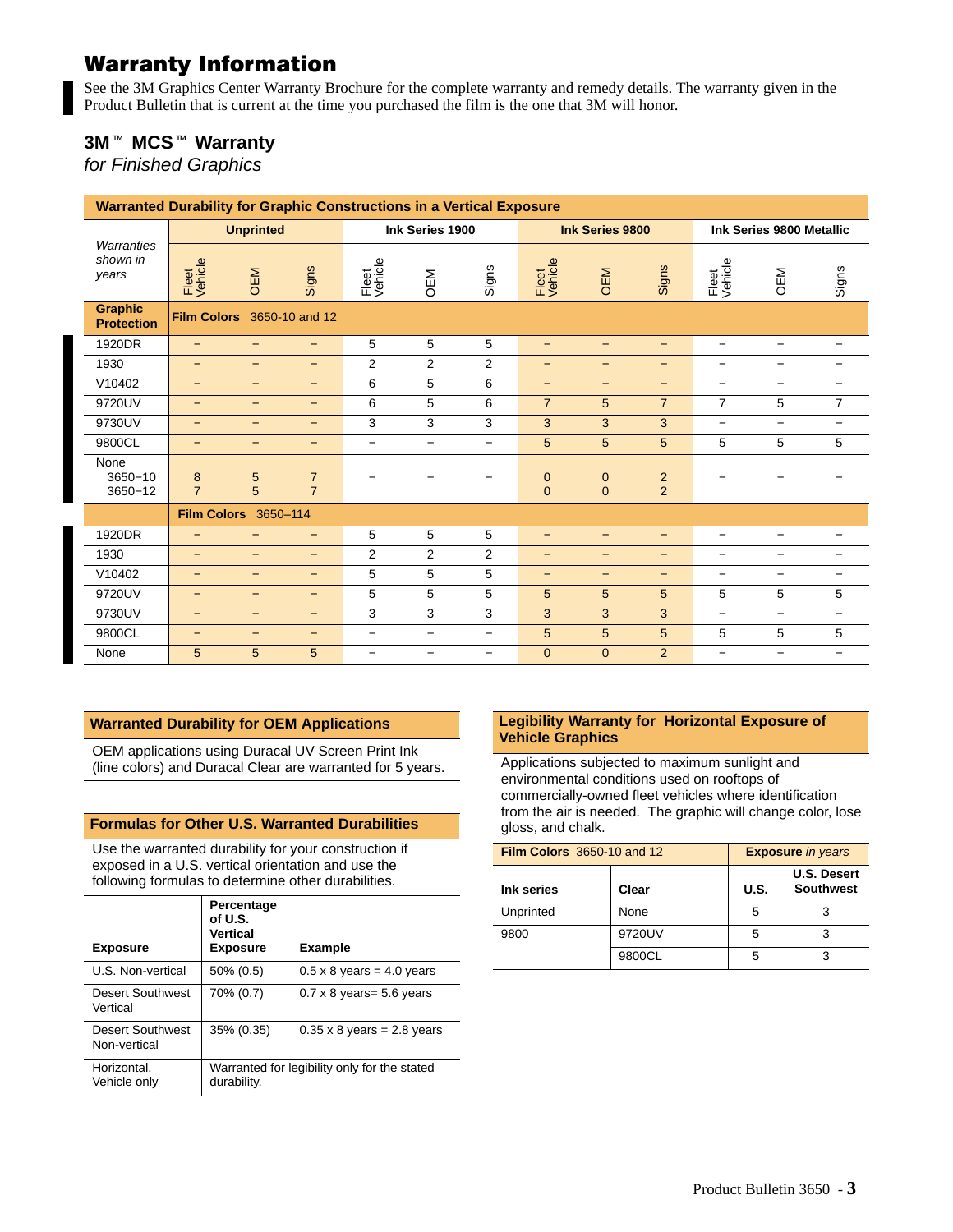### **Warranty Notes**

#### **Terms**

#### **Vertical Exposure** *face of graphic*

The face of the graphic is  $\pm 10^{\circ}$ from vertical.

**Non-Vertical Exposure**

The face of the graphic is greater than 10° from vertical.



*face of graphic*

> **Graphics Requiring Legibility Only** The face of the graphic is  $+/- 5^{\circ}$  from horizontal.

**Horizontal Exposure for Vehicle**

**Desert Southwest Exposure.** Graphics exposed to solar energy more than half of the time in Arizona, New Mexico and the desert areas of California, Nevada, Utah and Texas. A detailed map is available upon request.

**Fleet Vehicle.** Straight trucks and trailers used in commercial fleets.

**OEM.** Labels and decorative graphics produced for original equipment manufacturers.

**Signs**. Graphics applied outdoors and exposed to the elements.

#### **Graphic Performance Life**

The actual performance life of a graphic depends on all of the following.

- Correct combination of 3M-recommended graphics products
- Ink formulation
- Ink drying and UV curing
- Selection and preparation of the substrate
- Surface texture
- Application methods
- Angle and direction of sun exposure
- Environmental conditions
- Cleaning or maintenance methods

#### **Graphic Protection**

Any graphic exposed to abrasive conditions (including vehicle graphics), harsh cleaners or chemicals must include graphic protection in order to be warranted.

#### **Graphics Subjected to Gasoline Vapors or Spills**

For the best protection against staining for screen printed graphics subjected to gasoline vapors or occasional spills, use ink series 1900 with clear V10402.

#### **Application Outside the U.S.**

Contact the 3M organization for that country.

#### **Graphics Made with Components Not Sold or Recommended by 3M**

The user is solely responsible for the graphic appearance, performance and durability when this film is used with any other manufacturers' inks, graphic protection and/or application tapes.

#### **Warranty and Limited Remedy**

The following is made in lieu of all other express or implied warranties, including any implied warranty of **merchantability** or fitness for a particular purpose or implied warranty arising out of a course of dealing, custom or usage of trade: all 3M products are warranted to be free of defects in materials and manufacture at the time of shipment and to meet the specifications stated in this Product Bulletin. 3M will replace or refund the price of any 3M materials that do not meet this warranty within the specified time periods. These remedies are exclusive. **In no case shall 3M be liable for any direct, indirect, or consequential damages, including any labor or non-3M materials charges.**

See the Graphics Market Center Warranty Brochure, which gives the terms, additional limitations of the warranty, if any, and limitations of liability.

### Screen Printing

Formulations and processing conditions can affect ink durability. Refer to the Product and Instruction Bulletins for your ink for limitations and proper usage.

- The liner on film series 3650 is not printable. If you need a printable liner, contact Technical Service at 800-328-3908.
- Graphic protection can improve the appearance, performance and durability of your graphic. A clear coat also prevents chalking on unprinted colored films. Use standard screen printing methods to apply clear coats.

#### **Sericol Inks**

Sericol's Duracal inks can be obtained through their distribution network. Please refer this web site for details: http://www.sericol.com/Distributors/distribFR.htm. You can also contact Sericol at: Sericol Inc. Corporate Office, 1101 W. Cambridge Drive, Kansas City, KS 66103 Tel: 913-342-4060, Fax: 913-342-4752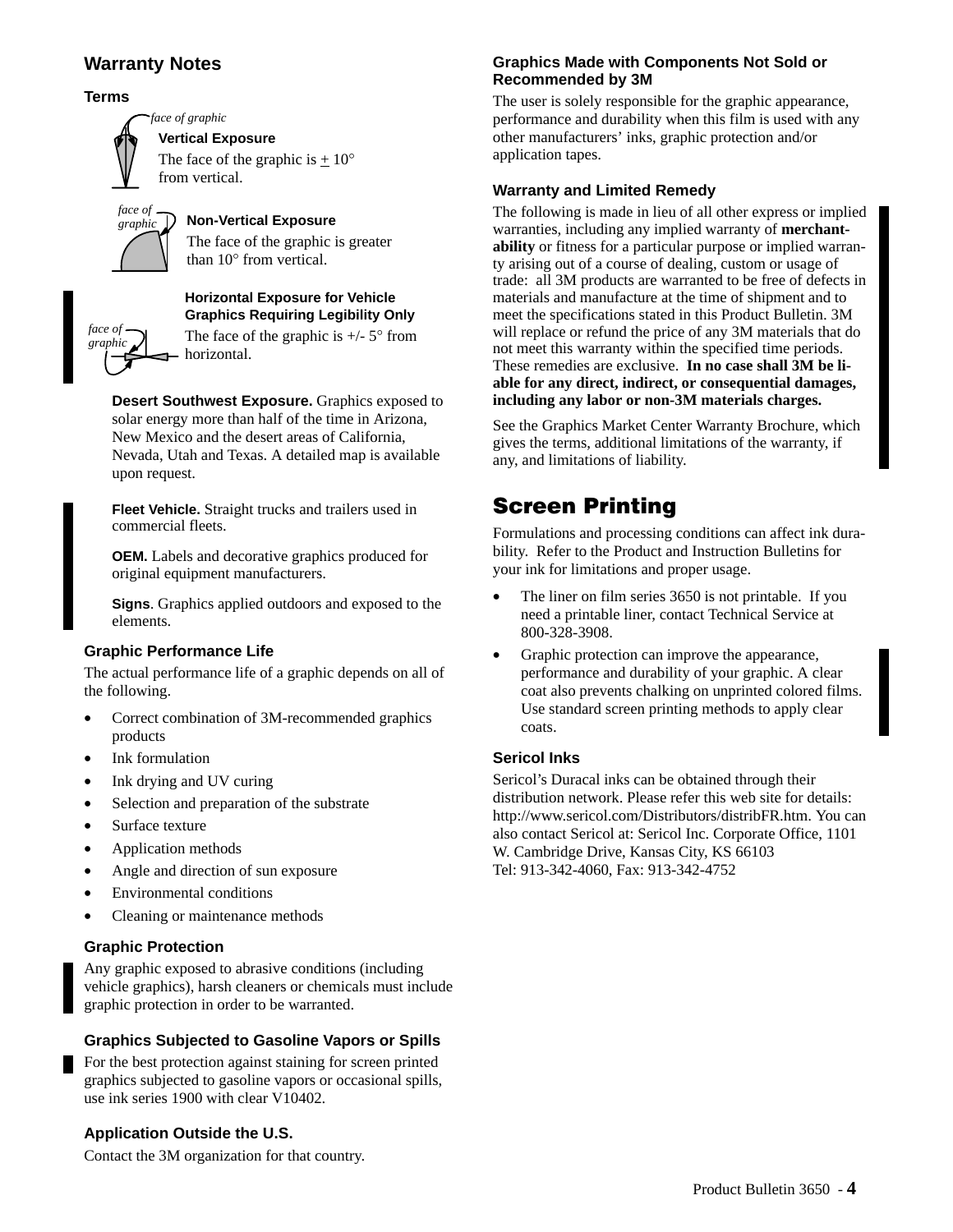### **Cutting**

The following are common cutting methods for this film. See Instruction Bulletin 4.1 for details.

> **Guillotine** • Hand cut

die cutting

Cold and hot steel-rule

- Bandsawing
- Hot kiss cutting
- Drum-type electronic cutting
- Flat-bed electronic cutting

The following minimum values for cutting text from film series 3650 are based on upper case Helvetica medium type. Weeding is much more difficult with smaller text.

| Minimum stroke width: | $0.25$ inch $(6.35$ mm)      |
|-----------------------|------------------------------|
| Minimum height:       | 3.0 inch $(76.2 \text{ mm})$ |
| Minimum radius for    |                              |
| end of stripe:        | $0.024$ inch $(0.6$ mm)      |

## Application Tapes

The type of 3M application tape to use depends on the type of graphic produced and the ink or screen print clear coat that was applied last. See Instruction Bulletin 4.3 for details.

- Use a prespacing application tape if the graphic has large amounts of the liner exposed.
- Use a premasking application tape if very little of the liner is exposed.

| <b>Last Coating</b>       | Prespacing<br>Tape | Premasking<br>Tape |
|---------------------------|--------------------|--------------------|
| Unprinted                 | SCPS-2             | SCPM-3             |
| 1920DR                    | SCPS-2             | SCPM-3             |
| 1930                      | SCPS-2             | SCPM-3             |
| 9720UV                    | SCPS-53X           | SCPM-44X           |
| 9730UV                    | SCPS-53X           | SCPM-44X           |
| Ink series 9800, no clear | SCPS-53X           | SCPM-44X           |
| 9800CL                    | SCPS-53X           | SCPM-44X           |

### Application

Refer to the 3M Related Literature section for a list of available application Bulletins. The following are application details specific to film series 3650.

### **Positioning**

This film has a pressure sensitive adhesive. On vehicles, do not use detergent and water or a commercial application liquid to position the graphic on vehicles.

### **Finishing**

If an application requires edge sealing, use edge sealer 3950.

### Removal

Film series 3650 is not a removable film. Removal requires a solvent-based or mechanical remover system. It may be very time consuming and may damage the substrate.

### Maintenance

Use a cleaner designed for high-quality painted surfaces. The cleaner must be wet, non-abrasive, without strong solvents, and have a pH value between 3 and 11 (neither strongly acidic nor strongly alkaline.) See Instruction Bulletin 6.5.

Chalking on unprinted colored film can be washed off with normal graphic cleaning methods.

### Shelf Life, Storage, and Shipping

| <b>Activity</b>               | <b>Recommendation</b>                                                                                                                                                                  |
|-------------------------------|----------------------------------------------------------------------------------------------------------------------------------------------------------------------------------------|
| Shelf life                    | <b>Total shelf life: 2 years</b><br>Up to 2 years unprocessed, $OR$<br>process within 1 year <i>and</i> apply<br>within 1 year of processing                                           |
| Storage conditions            | • 80 $\mathrm{^{\circ}F}$ (27 $\mathrm{^{\circ}C}$ ) maximum<br>• Out of sunlight<br>• Clean dry area<br>Original container<br>• Bring the film to room<br>temperature before printing |
| Shipping finished<br>graphics | Flat, or rolled printed side out on<br>5 inch (13 cm) or larger core; this<br>helps prevent the liner and<br>premasking tape from wrinkling<br>or popping off                          |

### Health and Safety

## **! Caution**

When handling any chemical products, read the manufacturers' container labels and the Material Safety Data Sheets (MSDS) for important health, safety and environmental information.

To obtain MSDS sheets for 3M products:

- By fax, call 1-800-364-0768 in the US and Canada or 1-650-556-8417 for all other locations.
- Electronically, visit us at http://www.3M.com/ MSDS.
- By mail, or in case of an emergency, call 1-800-364-3577 or 1-651-737-6501.

When using any equipment, always follow the manufacturers' instructions for safe operation.